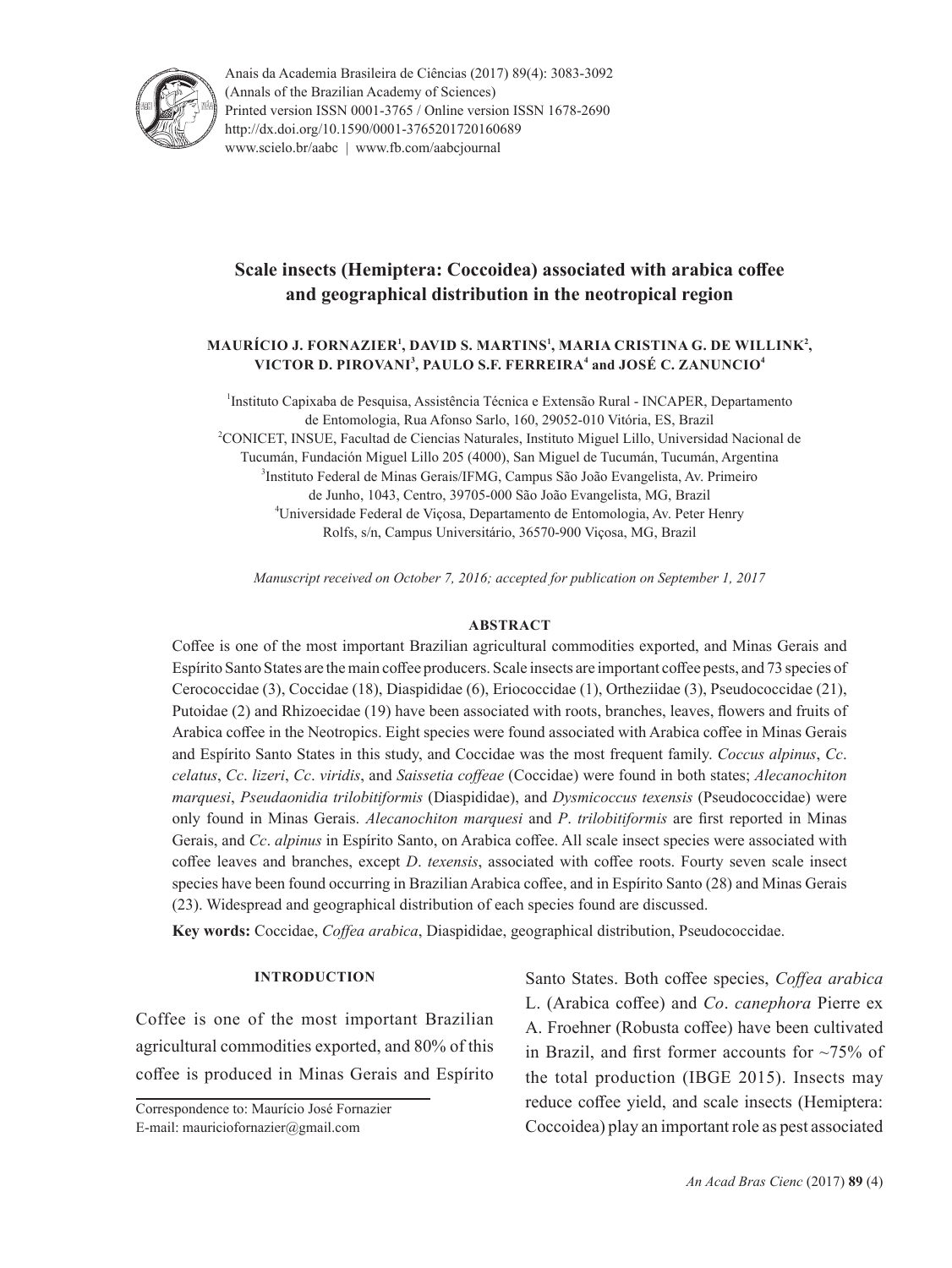with roots, branches, leaves, flowers and fruits of Arabica coffee in the Neotropics. The economic level of damage depends on climatic conditions, costs of production and prices in the international market (Fornazier et al. 2007).

Scale insects are major agricultural pests, particularly when they develop in new regions of coffee plantations free from their natural enemies (Culik et al. 2011). They have the habit of sucking the sap on leaves, stems, and roots, are polyphagous and attack a large number of agricultural and ornamental plantations (Miller et al. 2005, García Morales et al. 2016). These are insects of quarantine importance affecting the domestic and export market, causing damage to plants mainly by injecting toxins and transmitting pathogens such as viruses (Martins et al. 2004, Culik et al. 2006). The feeding behavior of scale insects affect negatively plant healthy or weakens plants, and may reduce plant vigor, causes premature defoliation, impact formation of new shoots, can lead to branch dieback, and eventually plant death. In addition, the honeydew excreted by scales allows the development of sooty mold that inhibits photosynthesis and causes cosmetic damage to fruits (Mibey 1997, Vandenberg et al. 2007). Also, it attracts ants and creats a mutual interaction between ants and scale insects as protective benefit to the scale insect against predators (Davidson et al. 2003, Hunt 2003, Bluthgen et al. 2004, Livingston et al. 2008, Shalene et al. 2009). Particularly young plants of coffee may be affected under field conditions, and depending on the scale insect species, age of the plantation, and infestation level, the replanting or total replacement of seedlings in the area may be required. They can also infest sprouts of seedlings in nurseries, and be disseminated to new plantations (Bittenbender 2000, Fernandes et al. 2009, Reis et al. 2010).

Worldwide 114 species of scale insects (Hemiptera: Coccoidea) have been cited in Arabica coffee, and 73 species Cerococcidae (3), Coccidae (18), Diaspididae (6), Eriococcidae (1), Ortheziidae (3), Pseudococcidae (21), Putoidae (2) and Rhizoecidae (19) have been associated with roots, branches, leaves, flowers and fruits of Arabica coffee in the Neotropics. Fourty seven scale insect species have been found occurring in Brazilian Arabica coffee (García Morales et al. 2016). Coccidae (soft scales), Diaspididae (armored scales) and Pseudococcidae (mealybugs) are widespread throughout the world as pests on agricultural plantations and ornamental plants (Williams and Granara de Willink 1992, Henderson and Hodgson 2005). This research aimed to verify the geographical distribution of scale species (Hemiptera: Coccoidea) associated with Arabica coffee in the two main Brazilian states coffee producers, Espírito Santo and Minas Gerais, report those species associated with this coffee species, and their range expansion in the Neotropics.

#### **MATERIALS AND METHODS**

Scale insects were sampled from Arabica coffee commercial producing plantations with no chemical spraying at altitudes between 209 to 1,050 m in Minas Gerais and Espírito Santo States. Samplings were carried out in the municipalities of Cachoeirinha, Campos Altos, Ervália, Florestal, Itabira, Manhuaçu, Muriaé and Viçosa, Minas Gerais State, and in the municipalities of Domingos Martins, Ibatiba, Ibitirama, Iúna and Venda Nova do Imigrante, Espírito Santo State. Scale insects were collected manually from the leaves, branches, trunk, roots, and fruits. The canopies and roots of ten coffee plants were examined in each coffee orchard sampled for the presence of scale insects. Branch and trunk bark, and leaves infested with scale insects were collected, cut into 2 x 2 cm pieces; infested rosettes and fruits were collected; the main and secondary roots of the coffee tree were sampled by digging a 20 cm diameter hole by 20 cm deep. The specimens collected were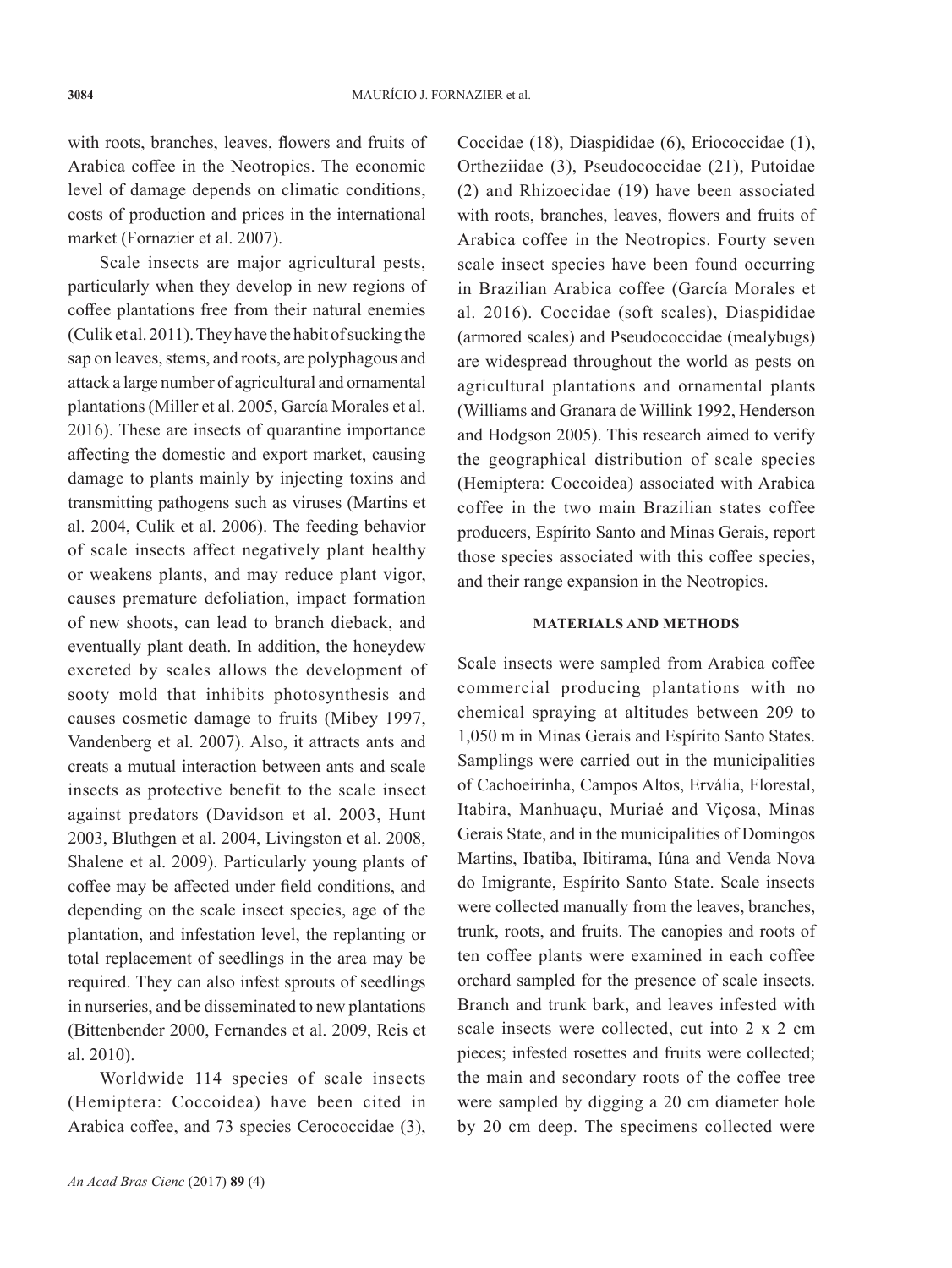prepared and assembled on slides for microscopy (Granara de Willink 1990). This method consists on clarification using Essig solution composed of 20 parts of lactic acid (85%), two parts of saturated phenol, four parts of glacial acetic acid and one part of distilled water; coloration was performed with fuchsin acid, dehydration with different concentrations of alcohol, and they were assembled in Canada balsam. Scale insects were identified in the Facultad de Ciencias Naturales e Instituto Miguel Lillo, Universidad Nacional de Tucumán, Argentina. Voucher specimens were deposited in the Regional Museum of Entomology, Department of Entomology, Universidade Federal de Viçosa (UFV) in Viçosa, Minas Gerais State, Brazil.

## **RESULTS AND DISCUSSION**

In total, eight species were found associated with Arabica coffee in Minas Gerais and Espírito Santo States. *Coccus alpinus* De Lotto, 1960, *Cc*. *celatus* De Lotto, 1960, *Cc. lizeri* (Fonseca, 1957), *Cc*. *viridis* (Green, 1889), and *Saissetia coffeae* (Walker, 1852) (Coccidae) were found associated with Arabica coffee in the two main Brazilian states coffee producers, Espírito Santo and Minas Gerais; *Alecanochiton marquesi* Hempel, 1921 (Coccidae), *Pseudaonidia trilobitiformis* (Green, 1896) (Diaspididae), and *Dysmicoccus texensis*  (Tinsley, 1900) (Pseudococcidae) were only found in Minas Gerais, Brazil. *Alecanochiton marquesi* and *P*. *trilobitiformis* are first reported occurring in Minas Gerais, and *Cc*. *alpinus* on Arabica coffee in Espírito Santo (Table I). All scale insect species were associated with coffee leaves and branches, except *D*. *texensis*, associated with coffee roots. Fourty seven scale insect species have been found occurring in Brazilian Arabica coffee, and in Espírito Santo (28) and Minas Gerais (23).

In the Neotropics, 73 scale species have been found associated with Arabica coffee. The largest number of species associated with coffee

in the Neotropics, and found in Brazil belongs to Pseudococcidae (21), Coccidae (18) and Rhizoecidae (19). Cerococcidae has only three species occurring in the Neotropics, and two of them occur in Brazil; Putoidea was not recorded occurring in Brazilian Arabica coffee, but two scale species of this family have been associated with this crop in the Neotropics. From those 19 species of Rhizoecidae, four of them have been related in Brazilian Arabica coffee. The genera with the larger number of species associated with Arabica coffee in the Neotropics are *Rhizoecus* (11 species), *Coccus* (7), *Dysmicoccus* (6), and *Pseudococcus* (6); in Brazil, they are *Coccus* (7), *Pseudococcus* (6) and *Dysmicoccus* (5) (Table SI - Supplementary Material).

*Coccus alpinus* De Lotto, 1960, *Cc*. *celatus* De Lotto, 1960, *Cc. lizeri* (Fonseca, 1957), *Cc*. *viridis* (Green, 1889), and *Saissetia coffeae* (Walker, 1852) (Coccidae) were found associated with Arabica coffee in the two main Brazilian states coffee producers, Espírito Santo and Minas Gerais; *Alecanochiton marquesi* Hempel, 1921 (Coccidae), *Pseudaonidia trilobitiformis* (Green, 1896) (Diaspididae), and *Dysmicoccus texensis*  (Tinsley, 1900) (Pseudococcidae) were only found in Minas Gerais, Brazil (Table I). Coccidae showed the highest diversity  $(75%)$ , and frequency  $(-87%)$ . *Cerococcus parahybensis* Hempel, 1927, *Cc*. *alpinus* De Lotto, 1960, *Cc*. *brasiliensis* Fonseca, 1957, *Cc*. *celatus* De Lotto, 1960, *Cc*. *lizeri*  (Fonseca, 1957), *Eriococcus coffeae* (Hempel, 1919), *Nipaecoccus coffeae* (Hempel, 1919) have only been reported in Brazilian coffee plantations (Table SI). Most scale insects sampled came from coffee plantations abandoned by the farmers. This fact probably has resulted in the increase of scale insects by the lack of chemical control in these abandoned crops, and the absence of efficient natural enemies.

*Alecanochiton marquesi* is first reported occurring in Minas Gerais State (209 m), Brazil,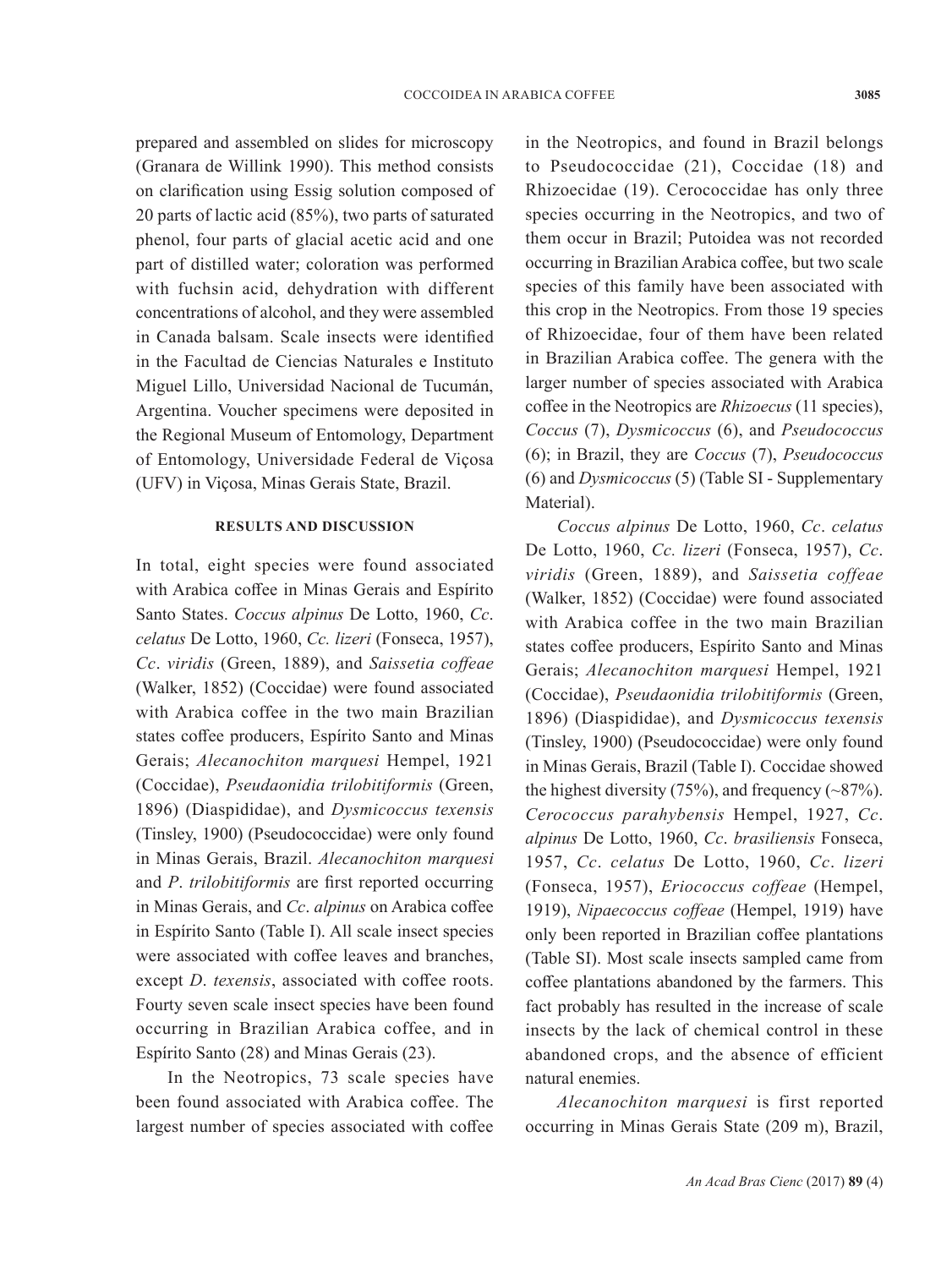| Family/species                              | Municipalities             | <b>State</b> | <b>Stratum</b>              | Elv<br>(m) | Lat<br>(S) | Long<br>(W)                 |
|---------------------------------------------|----------------------------|--------------|-----------------------------|------------|------------|-----------------------------|
| <b>COCCIDAE</b>                             |                            |              |                             |            |            |                             |
| Alecanochiton<br>marquesi<br>Coccus alpinus | Muriaé                     | <b>MG</b>    | branches                    | 209        | 21°07'50"  | 42°21'59"                   |
|                                             | Itabira                    | MG           | leaves. branches            | 779        | 19°37'09"  | 43°13'37"                   |
|                                             | Viçosa                     | MG           | leaves. shoots              | 648        | 20°45'14"  | 42°52'55"                   |
|                                             | Venda Nova do<br>Imigrante | ES           | leaves, branches            | 630        | 20°20'23"  | 41°08'05"                   |
| Coccus celatus                              | Campos Altos               | <b>MG</b>    | branches                    | 1.050      | 19°41'46"  | 46°10'17"                   |
|                                             | Manhuaçu                   | MG           | leaves, branches            | 635        | 20°15'29"  | $42^{\circ}02^{\prime}03$ " |
|                                             | Muriaé                     | MG           | leaves, branches            | 209        | 21°07'50"  | 42°21'59"                   |
|                                             | Ibatiba                    | ES           | leaves. branches            | 740        | 20°15'00"  | 41°31'00"                   |
|                                             | <b>Ibitirama</b>           | ES           | leaves, branches            | 765        | 20°32'00"  | 41°40'00"                   |
| Coccus lizeri                               | Iúna                       | ES           | leaves, branches            | 650        | 20°22'00"  | 41°32'00"                   |
|                                             | Cachoeirinha               | MG           | leaves                      | 739        | 20°44'10"  | 42°46'26"                   |
|                                             | Campos Altos               | MG           | leaves                      | 1.050      | 19°41'46"  | 46°10'17"                   |
|                                             | Florestal                  | MG           | leaves                      | 779        | 19°53'22"  | 44°25'57"                   |
|                                             | Muriaé                     | <b>MG</b>    | leaves                      | 209        | 21°07'50"  | 42°21'59"                   |
|                                             | Domingos Martins           | ES           | leaves                      | 620        | 20°21'48"  | 40°39'33"                   |
|                                             | Venda Nova do<br>Imigrante | ES           | leaves                      | 630        | 20°20'23"  | 41°08'05"                   |
| Coccus viridis                              | Campos Altos               | MG           | leaves. shoots,<br>rosettes | 1.050      | 19°41'46"  | 46°10'17"                   |
| Saissetia coffeae                           | Iúna                       | ES           | leaves, shoots              | 650        | 20°22'00"  | 41°32'00"                   |
|                                             | Campos Altos               | MG           | leaves. branches            | 1.050      | 19°41'46"  | 46°10'17"                   |
|                                             | Ibatiba                    | ES           | leaves. branches            | 740        | 20°15'00"  | 41°31'00"                   |
| <b>DIASPIDIDAE</b>                          |                            |              |                             |            |            |                             |
| Pseudaonidia<br>trilobitiformis             | Campos Altos               | MG           | leaves, branches<br>leaves  | 1.050      | 19°41'46"  | 46°10'17"                   |
|                                             | Ervália                    | MG           |                             | 780        | 20°50'24"  | 42°39'26"                   |
|                                             |                            |              |                             |            |            |                             |

*texensis* Manhuaçu MG roots 635 20º15'29" 42º02'03"

|--|--|--|

**Families and scale insect species (Hemiptera: Coccoidea) collected in** *Coffea arabica* **L., and respective municipalities, elevations (Elv), latitude (Lat), and longitude (Long), States of Espírito Santo (ES) and Minas Gerais (MG), Brazil, 2014.**

PSEUDOCOCCIDAE

*Dysmicoccus*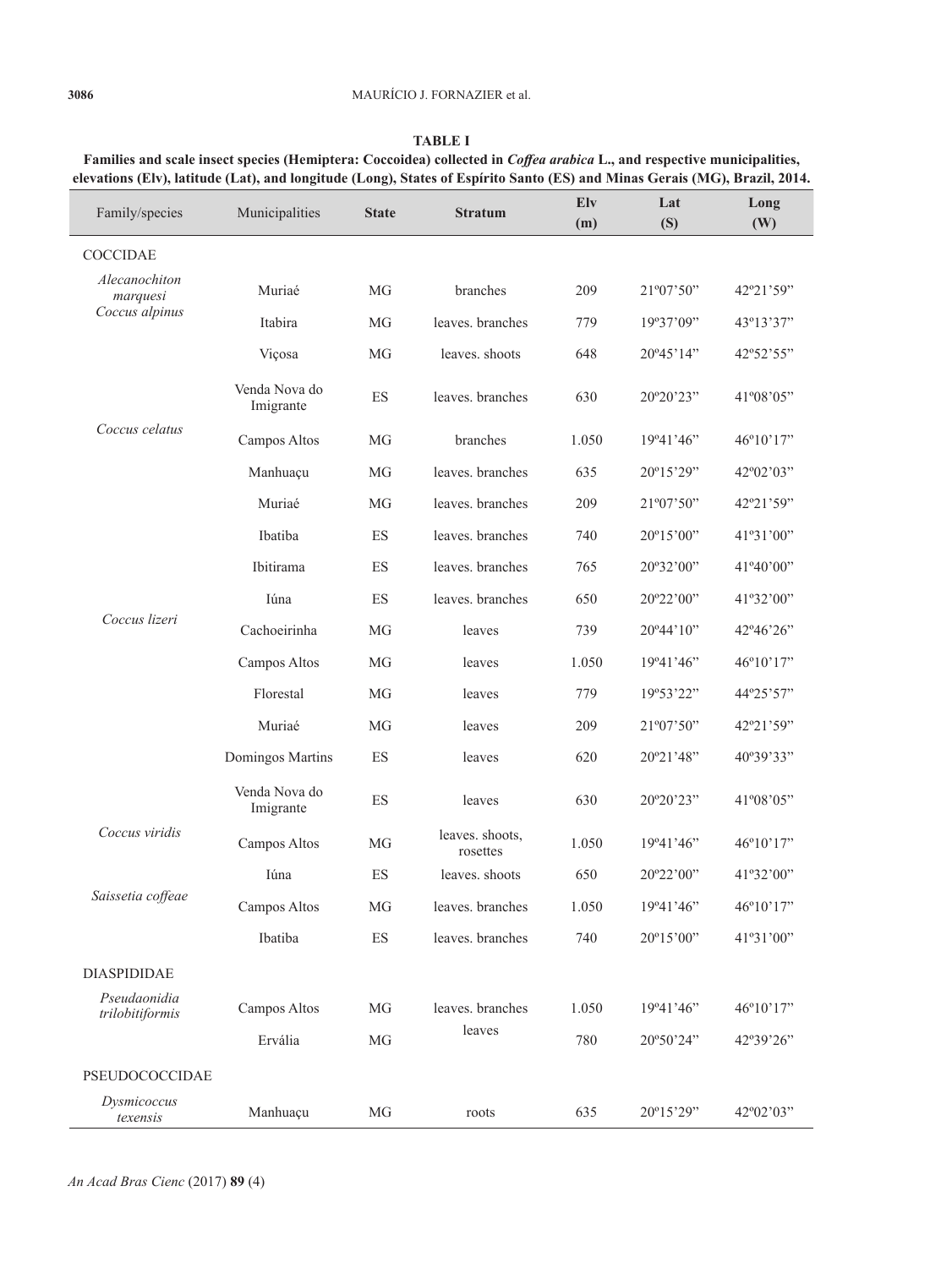and it has been recorded in the Neotropical region, including French Guiana. In Brazil, this species was first recorded in the municipality of Angatuba, São Paulo State on *Coffea* sp. (Hempel 1921, Silva et al. 1968), and it has also been reported in the States of Paraíba, Pernambuco, Rio de Janeiro, and Santa Catarina, but not associated with coffee. This species has few hosts, such as *Coffea* spp., *Gonzalagunia spicata*, *Ixora* spp. (Rubiaceae), *Chrysophyllum caimito* (Sapotaceae), *Gossypium* spp. (Malvaceae), *Jasminum* spp. (Oleaceae), *Melaleuca* spp. (Myrtaceae), and *Lacuma caimito*  (Sapotaceae) (Silva et al. 1968, Hodgson 1994, Jenkins 2015, García Morales et al. 2016).

The genus *Coccus* has about 90 widely distributed species in all zoogeographical regions. Some species of this genus are pests in horticultural and ornamental plants (Hodgson 1994, Williams and Ben-Dov 2009, Martin and Lau 2011, Wang and Feng 2012). It is the second most common genus of this scale insect family, and all species of this genus associated with Arabica coffee have been found in Brazil (Table SI).

The new finding of *Cc*. *alpinus* represents the range expansion of its geographical distribution in Minas Gerais State, and its first report in Arabica coffee in Espírito Santo State (Table I). This scale species was related to the Afrotropical and Neotropical regions, and its host plants include species of Apocynaceae, Celastraceae, Ehretiaceae, Myrtaceae, Rubiaceae, Rutaceae, and Theaceae (García Morales et al. 2016). This coccid was found in Malawi in Arabica coffee above 1,220 m (Murphy 1991), in Papua New Guinea (Hillocks et al. 1999), and on coffee plants in the Brazilian States of Bahia, and Minas Gerais (Granara de Willink et al. 2010, García Morales et al. 2016). This species remains restrict to Brazilian Arabica coffee in the Neotropics (Table SI).

*Coccus celatus* was found in Arabica coffee in Espírito Santo and Minas Gerais States which represents its range expansion at different

elevations from 209 m to 1,050 m (Table I). This soft scale is distributed in the Afrotropical, Australasian, Neotropical, and Oriental regions. Its host plants belong to Annonaceae, Apocynaceae, Calophyllaceae, Casuarinaceae, Clusiaceae, Costaceae, Euphorbiaceae, Fabaceae, Myrtaceae, Rubiaceae, and Rutaceae (García Morales et al. 2016). This species had been one of the main pests of Arabica coffee in highland above 1,000 m in Papua New Guinea for several decades (Murphy 1991). This species was first reported associated with Arabica coffee in Brazil by Granara de Willink et al. (2010) (Table SI).

A range expansion of the geographical distribution of *Cc. lizeri* in Arabica coffee was observed to the municipality of Campos Altos (1,200m ), Minas Gerais State (Table I). This species had been reported on *Coffea* spp. in São Paulo State, Brazil (Fonseca 1957, García Morales et al. 2016), and altitude seems not bring any influence on this species distribution. It has been associated with Arabica coffee in the Brazilian states of Bahia, Espírito Santo, Minas Gerais, and São Paulo (Table SI), and hitherto it remains restrict to these Brazilian states (Granara de Willink et al. 2010).

*Coccus viridis* associated with Arabica coffee was found in the municipalities of Campos Altos, Minas Gerais, and Iuna, Espírito Santo (Table I) representing a range expansion of the geographical distribution of this green coffee scale in Brazil. The species was found only at high altitudes above 1,000 m. This is a generalist and invasive pest species spread on tropical and subtropical regions under anthropogenic activities (Wyckhuys et al. 2013); it is reported in many countries in the Neotropics, including Brazil (Granara de Willink et al. 2010, García Morales et al. 2016) where it has been related occurring in several hosts in the States of Bahia, Espírito Santo, Minas Gerais, Pará, Paraná, Rio de Janeiro, Rio Grande do Norte, Rio Grande do Sul, Santa Catarina and São Paulo (Table SI).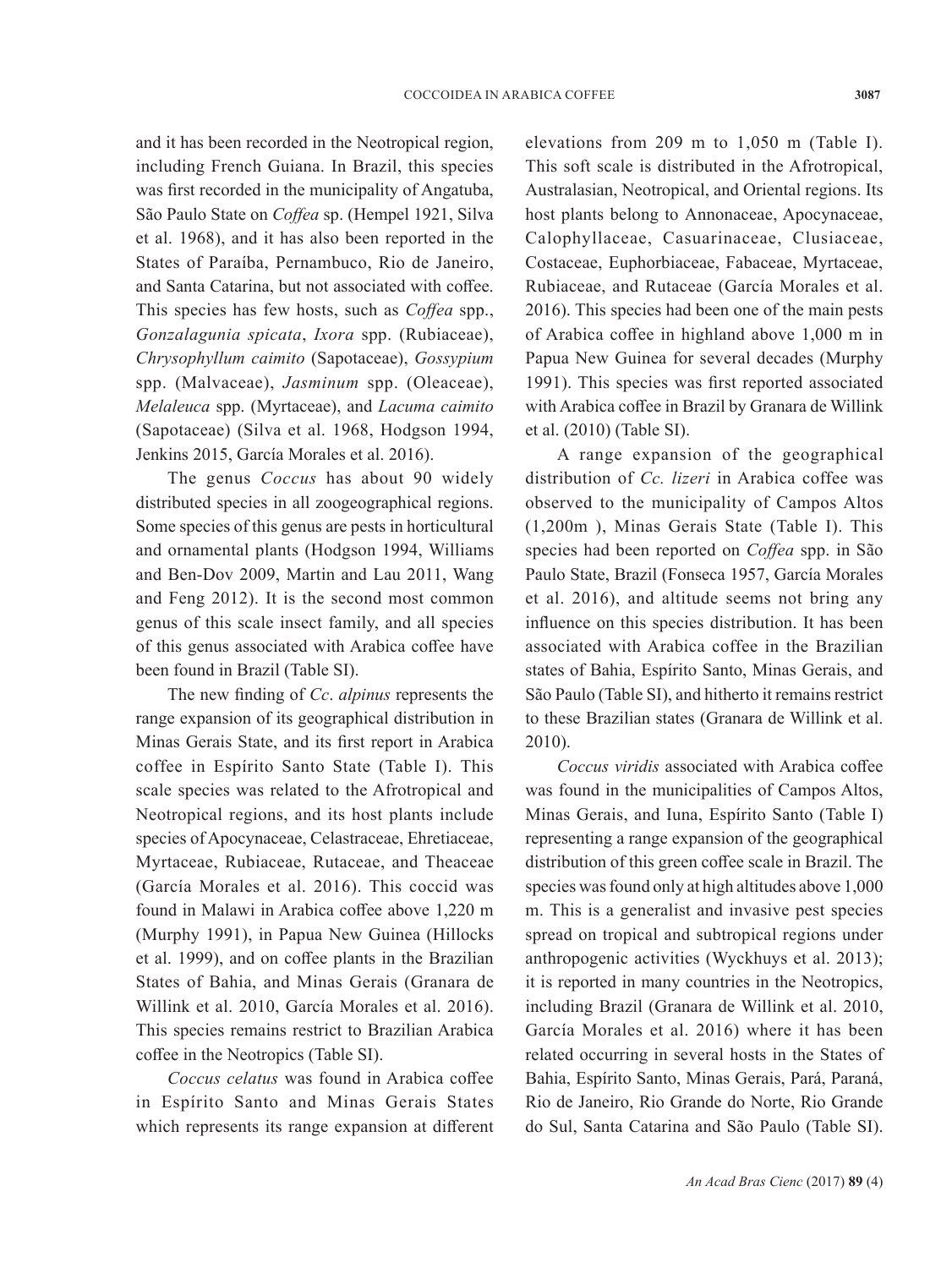*Coccus viridis* has a great capacity for colonization and adaptation in new areas that may be attributed to their habits of polyphagy and parthenogenetic reproduction (Malumphy and Treseder 2012). Their worldwide hosts include 61 families of plants, and this species has been considered as an important fruit and indoor plant pest in temperate regions (Poole 2005, Waite et al. 2012, Malumphy and Treseder 2012, García Morales et al. 2016). This coffee scale is associated with *Co*. *arabica*, *Co*. *canephora*, *Co*. *liberica*, and *Co*. *robusta* (García Morales et al. 2016), and these associations occur mostly in young host plants (Dekle and Fasulo 2009, Fernandes et al. 2009). The green coffee scale was considered as the largest Arabica coffee pest in highland areas  $(> 1,000 \text{ m})$ , and it may causes losses in the harvest (Murphy 1991). However, it was regarded as an ocasional pest in organic coffee (Vandermeer et al. 2010). Coffee plants infested by *Cc*. *viridis* have their growth delayed and may even die (Bittenbender 2000, Fernandes et al. 2009).

The new finding of *S*. *coffeae* in Arabica coffee in the States of Minas Gerais and Espírito Santo (Table I) is an increase range of the species. It is considered cosmopolitan, and found in Afrotropical, Australian, Neartic, Neotropical, Oriental, and Palaearctic regions. This scale insect has been found in the Neotropics in near countries of Brazil such as Argentina, Chile, Colombia, French Guiana, Guiana, and Peru. It has been reported in the Brazilian states of Amazonas, Alagoas, Bahia, Espírito Santo, Minas Gerais, Pará, Paraíba, Paraná, Rio de Janeiro, Rio Grande do Sul, and São Paulo (Table SI). *Saissetia* spp. (Hemiptera: Coccidae) may cause losses of vigor, spots on the foliage, deformation of plant parts, retard plant growth, and premature death of infested parts (Valand et al. 1989). This is a polyphagous scale species and an important pest of fruit trees and ornamental plants (Peronti et al. 2001, Badary 2010). Important commodity plantations in Brazil such as *Co*. *arabica*, *Co*. *canephora* (Rubiaceae), *Citrus aurantium*, *Ci*. *aurantifolia*, *Ci*. *limon*, *Ci*. *reticulata*, and *Ci*. *sinensis* (Rutaceae) may be damaged by *S*. *coffeae* (De Lotto 1956, Ben-Dov 1971, Nakahara 1983, Hamon and Williams 1984, González and Lamborot 1989, Shafee et al. 1989, Williams and Watson 1990, Henderson et al. 2010, García Morales et al. 2016).

*Pseudaonidia trilobitiformis* (Hemiptera: Diaspididae) is first reported occurring in Arabica coffee in Minas Gerais, found in the municipalities of Campos Altos and Ervália (Table I). This species has been worldwide reported on 178 plant species of 45 families (Wolff and Corseuil 1993, Claps et al. 2001, Peronti et al. 2001, Raga et al. 2003, García Morales et al. 2016). In the Neotropics it has been found in Argentina, Bahamas, Bolivia, Brazil, Colombia, Costa Rica, Ecuador, El Salvador, French Guiana, Galapagos Island, Guadeloupe, Guatemala, Guyana, Haiti, Martinique, Panama, Peru, Puerto Rico & Vieques Island, Saint Martin & St. Barthelemy, Suriname, and Tobago, U.S. Virgin Islands, Uruguay, and Venezuela (Wolff and Corseuil 1993, Kondo 2001, Vasquez et al. 2002, Perez-Gelabert 2008, García Morales et al. 2016). It was recorded in the Brazilian states of Bahia, Ceará, Espírito Santo, Minas Gerais, Pará, Paraíba, Paraná, Pernambuco, Rio de Janeiro, Rio Grande do Norte, Rio Grande do Sul, and São Paulo (Table SI). This species may be found in *Co*. *canephora*, *Ixora coccinea* (Rubiaceae), *Laurus nobilis* (Lauraceae), *Murraya paniculata* (Myrtaceae), and *Nerium oleander* (Apocynaceae) in Espírito Santo State (Culik et al. 2008), but not in Arabica coffee. Diaspididae can be considered as a cosmopolitan pest of quarantine importance by the large number of host plants, particularly perennial crops (Miller et al. 2005).

*Dysmicoccus texensis* was found in the municipality of Manhuaçu, Minas Gerais State (Table I). This is a common species in Colombia coffee plantations (Kondo et al. 2008), and it has been reported in Mexico, and Texas in the USA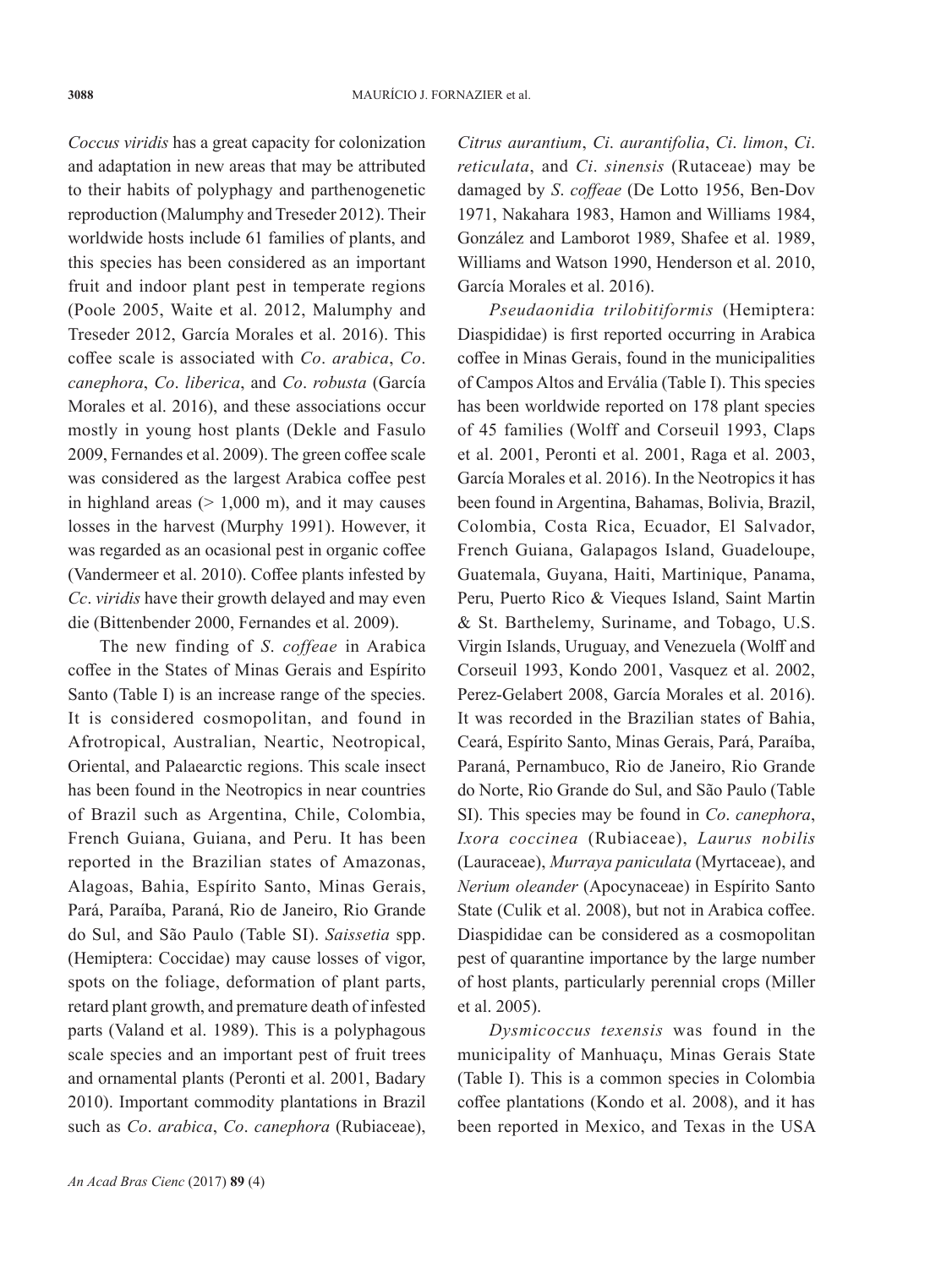(Nearctic region), Argentina, Bahamas, Belize, Brazil, Colombia, Costa Rica, Cuba, Dominican Republic, Ecuador, El Salvador, Guadeloupe, Guatemala, Haiti, Jamaica, Mexico, Peru, Puerto Rico & Vieques Island, Trinidad and Tobago, Uruguay, and U.S. Virgin Islands in the Neotropics (Table SI). García Morales et al. (2016), apud Santa-Cecília et al. (2002a) related its occurrence in the Brazilian States of São Paulo (Nakano 1972), Espírito Santo, and Minas Gerais. However, these authors wrote: "Root coffee (*Co. arabica*) mealybugs (Hemiptera: Pseudococcidae) collected in Boa Esperança, southern Minas Gerais State, were identified as *Dysmicoccus texensis* (Tinsley) (=*bispinosus* Beardsley) and those from aerial part collected in Castelo, Espírito Santo State, as *Planococcus minor* (Maskell)". The authors did not reported *D*. *texensis* occurring in Arabica coffee in Espírito Santo State; thus, the association of *D*. *texensis* with Arabica coffee must be considered restricted to the Brazilian States of São Paulo and Minas Gerais. This species was reported in Espírito Santo State infesting *Ananas comosus*, *Cucurbita pepo*, *Cocos nucifera*, *Annona* sp., and *Co*. *canephora* (Culik et al. 2011). This species occurs on Arabica coffee plantations in several municipalities of São Paulo State and southern Minas Gerais (Nakano 1972), and may infest fruits, roots, and twigs (Santa-Cecília et al. 2002a, Kondo et al. 2008). Its host plants includes 36 plant species of Anacardiaceae, Araceae, Bignoniaceae, Bromeliaceae, Calophyllaceae, Clusiaceae, Cyperaceae, Euphorbiaceae, Fabaceae, Lauraceae, Malvaceae (including Sterculiaceae), Meliaceae, Musaceae, Myrtaceae, Polygonaceae, Rubiaceae, Rutaceae, Solanaceae (Granara de Willink 2009, García Morales et al. 2016). This is a scale species that has occasionally been found on coffee plants (Souza et al. 2008). *Dactylopius texensis* Tinsley, 1900, *Dysmicoccus bispinosus* Beardsley, 1965, and *Pseudococcus texensis* Fernald, 1903 are

considered junior synonymous (Granara de Willink 2009, García Morales et al. 2016).

Scale insects associated with Arabica coffee showed the diversity of this group in Brazil and the wide range expansion of several of these species. Most Rhizoecidae scale species associated with Arabica coffee in the Neotropical region are not reported occurring in Brazilian Arabica coffee, and it is important because if introduced they may be established in Brazil. *Alecanochiton marquesi*  and *P*. *trilobitiformis* are first reported associated with Arabica coffee in Minas Gerais, and *Cc*. *alpinus* in Espírito Santo. *Dismycoccus texensis* remains restricted to Minas Gerais and São Paulo in Arabic coffee. The periods of low coffee prices in international market may influence the spread of scale insect species due to the reduced pest control by Brazilian coffee producers. Elevations, in general, did not seem to influence the spread of scale insect species found on samples. Information obtained in this study are of interest to Brazilian coffee producers, and to other regions. It will help to improve the knowledge of geographical distribution, and spread of scale insects associated with Arabica coffee in the Neotropics, particularly in Brazil.

## **ACKNOWLEDGMENTS**

We thank the Conselho Nacional de Desenvolvimento Científico e Tecnológico (CNPq), Fundação de Amparo à Pesquisa e Inovação do Espírito Santo (FAPES), Fundação de Amparo à Pesquisa do Estado de Minas Gerais (FAPEMIG), Financiadora de Estudos e Projetos (FINEP) from Brazil, Consejo Nacional de Investigaciones Científicas y Técnicas (CONICET) and Instituto Superior de Entomología (INSUE) from Argentina.

#### **REFERENCES**

ALVES VS, MOINO JUNIOR A, SANTA-CECÍLIA LVC, ROHDE C AND SILVA MAT. 2009. Testes em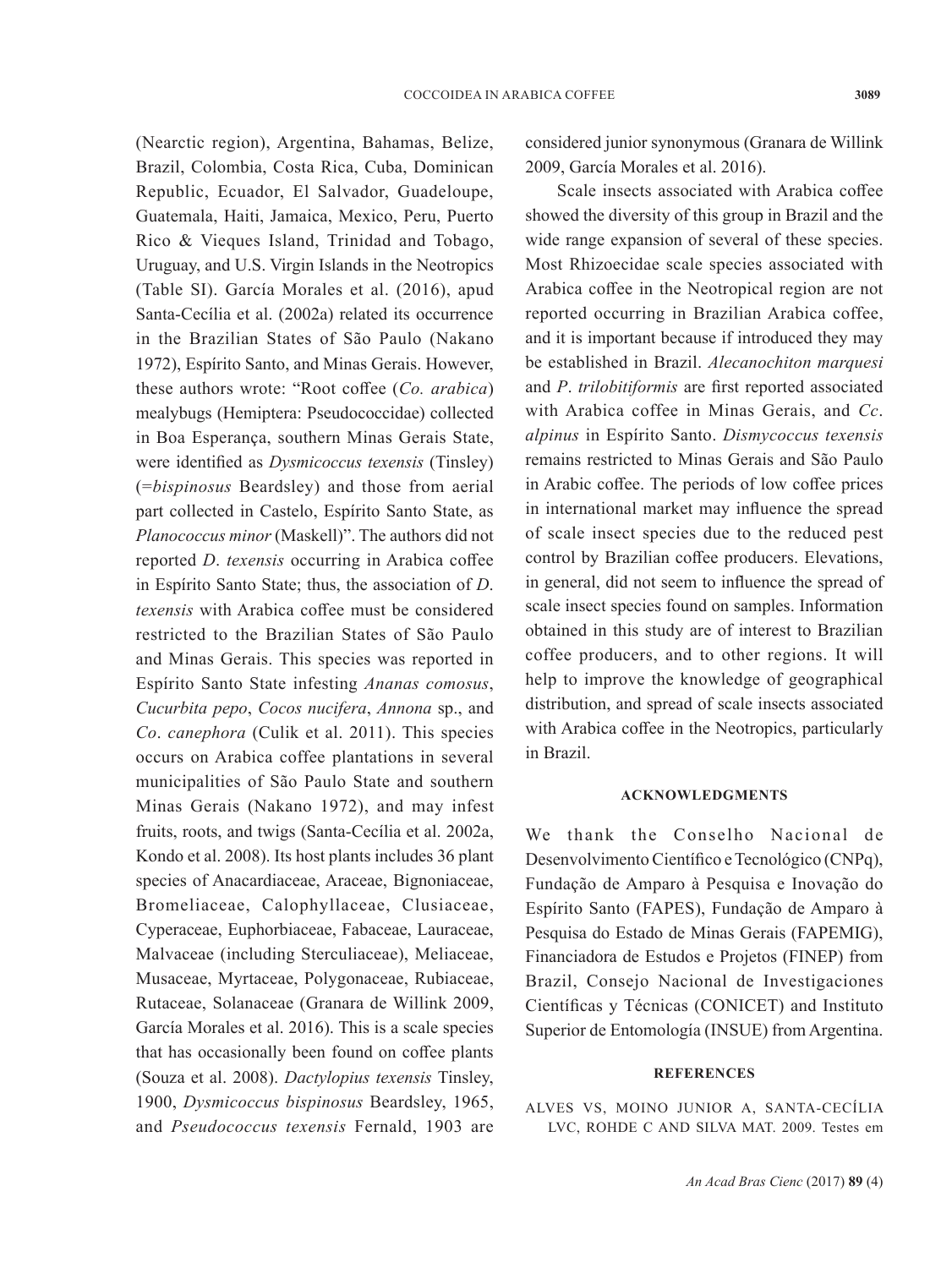condições para o controle de *Dysmicoccus texensis*  (Tinsley) (Hemiptera, Pseudococcidae) em cafeeiro com nematoides entomopatogênicos do gênero *Heterorhabditis*  (Rhabditida, Heterorhabditidae). Rev Bras Entomol 53: 139-143.

- BADARY H. 2010. Ecological aspects of *Sassetia* spp. (Coccidae: Coccoidae: Hemiptera) and their natural enemies in Egypt. Egypt Acad J Biolog Sci 4: 163-174.
- BEN-DOV Y. 1971. An annotated list of the soft scale insects (Homoptera: Coccidae) of Israel. Isr J Entomol 6: 23-34.
- BITTENBENDER HC. 2000. Plantation profile for coffee in Hawaii. http://www.ipmcenters.org/plantationprofiles/ docs/hicoffee.html/. Accessed June 20, 2015.
- BLUTHGEN N, STORK NE AND FIEDLER K. 2004. Bottom-up control and co-occurrence in complex communities: honeydew and nectar determine a rainforest ant mosaic. Oikos 106: 344-358.
- CLAPS LE, WOLFF VRS AND GONZÁLEZ RH. 2001. Catálogo de las Diaspididae (Hemiptera: Coccoidea) exóticas de la Argentina, Brasil y Chile. Rev Soc Entomol Argent 60: 9-34.
- CORSEUIL E AND BARBOSA VMB. 1971. A família Coccidae no Rio Grande do Sul (Homoptera: Coccoidea). Arq Mus Nac 54: 237-241.
- CULIK MP, FORNAZIER MJ, MARTINS DS, ZANUNCIO JUNIOR JS, VENTURA JA, PERONTI ALBG AND ZANUNCIO JC. 2013b. The invasive mealybug *Maconellicoccus hirsutus*: lessons for its current range expansion in South America and invasive pest management in general. J Pest Sci 86: 387-398.
- CULIK MP, MARTINS DS AND GULLAN PJ. 2006. First records of two mealybug species in Brazil and new potential pests of papaya and coffee. J Insect Sci 6: 6. http://insectscience.org/6.23. Accessed June 20, 2015.
- CULIK MP, MARTINS DS, VENTURA JA, PERONTI ALBG, GULLAN PJ AND KONDO T. 2007. Coccidae, Pseudococcidae, Ortheziidae, and Monophlebidae (Hemiptera: Coccoidea) of Espírito Santo, Brazil. Biota Neotrop 7: 61-65.
- CULIK MP, MARTINS DS, VENTURA JA AND WOLFF VS. 2008. Diaspididae (Hemiptera: Coccoidea) of Espírito Santo, Brazil. J Insect Sci 8: 6. http://insectscience. org/8.17/. Accessed June 20, 2015.
- CULIK MP, MARTINS DS, ZANUNCIO JUNIOR JS, FORNAZIER MJ, VENTURA JA, PERONTI ALBG AND ZANUNCIO JC. 2013a. The invasive hibiscus mealybug *Maconellicoccus hirsutus* (Hemiptera: Pseudococcidae) and its recent range expansion in Brazil. Fla Entomol 96: 638-640.
- CULIK MP, VENTURA JA AND MARTINS DS. 2009. Scale insects (Hemiptera: Coccoidea) of pineapple in the State of Espírito Santo, Brazil. Acta Hortic 822: 215-218.
- CULIK MP, WOLF VRS, PERONTI ALBG, BEN-DOV Y AND VENTURA JA. 2011. Hemiptera, Coccoidea: Distribution extension and new records for the states of Espírito Santo, Ceará, and Pernambuco, Brazil. Check List 7: 567-570.
- DAVIDSON DW, COOK SC, SNELLING R AND CHUA TH. 2003. Explaining the abundance of ants in lowland tropical rainforest canopies. Science 300: 969-972.
- DE LOTTO G. 1956. The identity of some East African species of *Saissetia* (Homoptera, Coccidae). B Entomol Res 47: 239-249.
- DEKLE GW AND FASULO TT. 2009. Green scale, *Coccus viridis* (Green) (Insecta: Hemiptera: Coccidae). Featured creatures. University of Florida's Institute of Food and Agricultural Sciences. http://entnemdept.ufl.edu/creatures/ orn/scales/green\_scale.htm/. Accessed June 18, 2014.
- FERNANDES FL, PICANÇO MC, FERNANDES ME, GALDINO TV AND TOMAZ AC. 2009. Perdas causadas por *Coccus viridis* (Green) (Hemiptera: Coccidae) em mudas de *Coffea arabica* L. EntomoBrasilis 2: 49-53.
- FONSECA JP. 1957. Três novas espécies de coccídeos do Brasil, sobre cafeeiro (Homoptera: Coccidae). Arq Inst Biol 24: 123-135.
- FORNAZIER MJ, FANTON CJ, BENASSI VLMR AND MARTINS DS. 2007. Pragas do café conilon. In: Ferrão RG, Fonseca AFA, Bragança SM, Ferrão MAG and De Muner LH (Eds), Café conilon, 1<sup>st</sup> ed., Vitória: Incaper, p. 405-449.
- GARCÍA MORALES M, DENNO BD, MILLER DR, MILLER GL, BEN-DOV Y AND HARDY NB. 2016. ScaleNet: A literature-based model of scale insect biology and systematics*.* http://scalenet.info. Accessed September 30, 2016.
- GONZÁLEZ RH AND LAMBOROT L. 1989. El genero *Saissetia* Deplanche en Chile (Homoptera: Coccidae). Acta Entomol Chil 15: 237-242.
- GRANARA DE WILLINK MC. 1990. Conociendo nuestra fauna: I. Superfamilia Coccoiddea (Homoptera: Sternorrhyncha). Serie monográfica y didáctica n. 6, Universidad Nacional de Tucumán Facultad de Ciencias Naturales e Instituto Miguel Lillo: Argentina, 43 p.
- GRANARA DE WILLINK MC. 2009. *Dysmicoccus* from the Neotropical Region (Hemiptera: Pseudococcidae). Rev Soc Entomol Argent 68: 11-95.
- GRANARA DE WILLINK MC, PIROVANI VD AND FERREIRA PSF. 2010. Las especies de *Coccus* que afectan *Coffea arabica* en Brasil (Coccoidea: Coccidae) y redescripcion de dos especies. Neotrop Entomol 39: 391- 399.
- HAMON AB AND WILLIAMS ML. 1984. The soft scale insects of Florida (Homoptera: Coccoidea: Coccidae). Arthropods of Florida and Neighboring Land Areas 11: 1-194.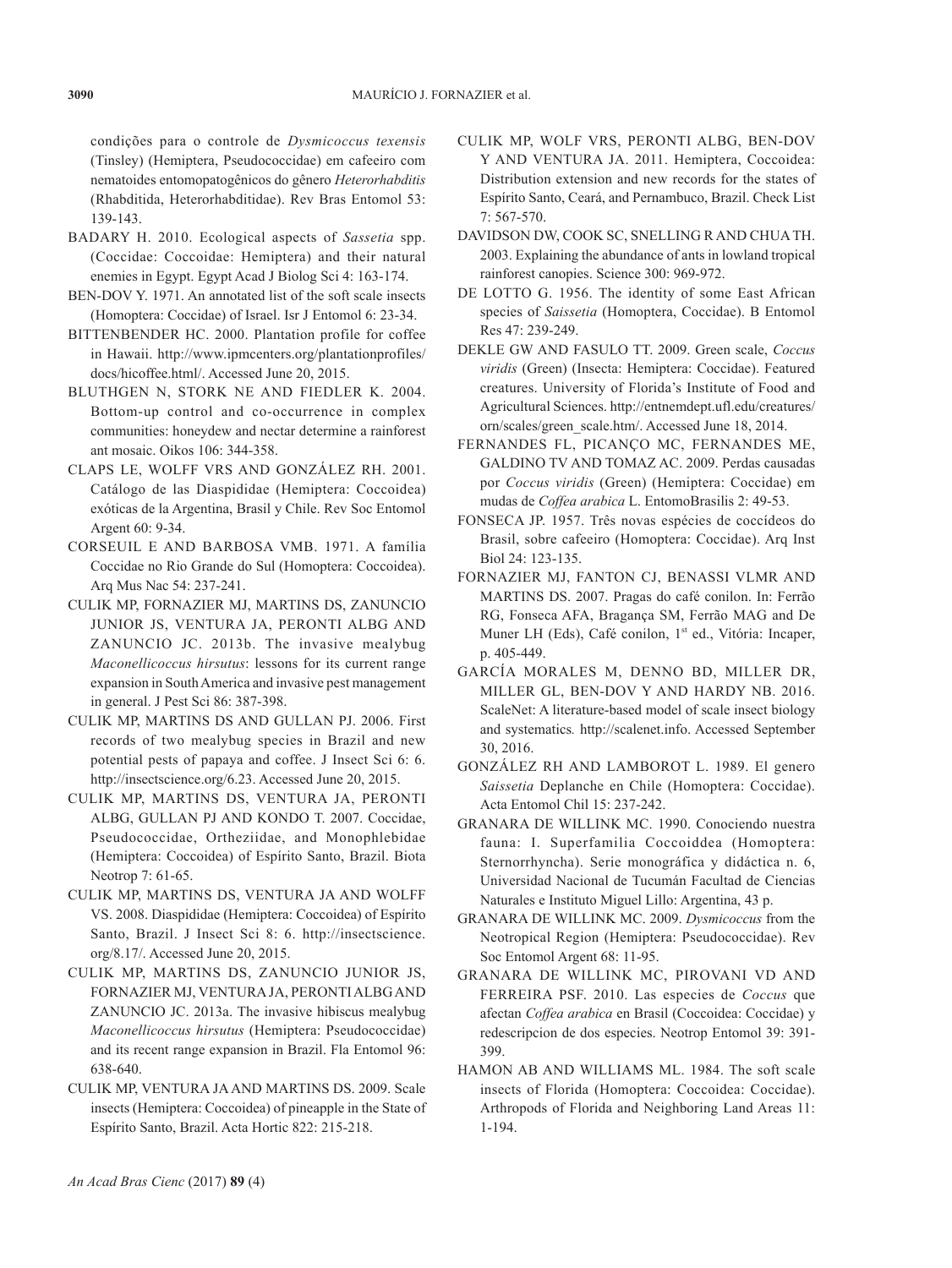- HEMPEL A. 1921. Três novos coccídeos. Arch Esc Sup Agric Med Vet 5: 143-146.
- HENDERSON RC AND HODGSON CJ. 2005. Two new species of *Umbonichiton* (Hemiptera: Sternorrhyncha: Coccoidea: Coccidae) from New Zealand. Zootaxa 854: 1-11.
- HENDERSON RC, SULTAN A AND ROBERTSON AW. 2010. Scale insect fauna (Hemiptera: Sternorrhyncha: Coccoidea) of New Zealand's pygmy mistletoes (*Korthalsella*: Viscaceae) with description of three new species: *Leucaspis albotecta, L. trilobata* (Diaspididae) and *Eriococcus korthalsellae* (Eriococcidae). Zootaxa 2644: 1-24.
- HILLOCKS RJ, PHIRI NA AND OVER D. 1999. Coffee pest and disease management options for smallholders in Malawi. Plantation Prot 18: 199-206.
- HODGSON CJ. 1994. The scale insect family Coccidae: an identification manual to genera. Wallingford: CAB International, 639 p.
- HUNT JH. 2003. Cryptic herbivores of the rainforest canopy. Science 300: 916-917.
- IBGE. 2015. Café. Levantamento sistemático da produção agrícola: novembro 2015. http://ftp.ibge.gov.br/Producao\_ Agricola/Levantamento\_Sistematico\_da\_Producao\_ Agricola\_[mensal]/Fasciculo/lspa\_201511.pdf. Acessado em 20 de Junho, 2016.
- JENKINS DA. 2015. *Alechanochiton marquesi*: a new scale species in Puerto Rico. http://entomologylabpr.blogspot. com.br/2013/03/alechanochiton-marquesi-new-scale. html/. Accessed June 13, 2016.
- KONDO T. 2001. Las cochinillas de Colombia (Hemiptera: Coccoidea). Biota Colomb 2: 31-48.
- KONDO T. 2013. A new species of *Toumeyella* Cockerell (Hemiptera: Coccoidea: Coccidae) on coffee roots, *Coffea arabica* L. (Rubiaceae), from Colombia and Venezuela. Corpoica Cienc Tecnol Agropecu 14: 39-51.
- KONDO T, PORTILLA AAR AND NAVARRO EVV. 2008. Updated list of mealybugs and putoids from Colombia (Hemiptera: Psudococcidae and Putoidea). Bol Mus Entomol Univ Valle 9: 29-53.
- LIVINGSTON GF, WHITE AM AND KRATZ CJ. 2008. Indirect interactions between ant-tended hemipterans, a dominant ant *Azteca instabilis* (Hymenoptera: Formicidae), and shade trees in a tropical agroecosystem. Environ Entomol 37: 734-740.
- MALUMPHY C AND TRESEDER K. 2012. Green coffee scale *Coccus viridis* (Hemiptera: Coccidae), new to Britain. Brit J Entomol Nat Hist 25: 217-225.
- MARTIN JH AND LAU CSK. 2011. The Hemiptera-Sternorrhyncha (Insecta) of Hong Kong, China-an annotated inventory citing voucher specimens and published records. Zootaxa 2847: 1-122.
- MARTINS DS, CULIK MP AND WOLFF VRS. 2004. New record of scale insects (Hemiptera: Coccoidea) as pests of papaya in Brazil. Neotrop Entomol 33: 655-657.
- MIBEY RK. 1997. Sooty moulds. In: Ben-Dov Y and Hodgson CJ (Eds), Soft scale insects: Their biology, natural enemies and control, Amsterdam: Elsevier, p. 275-290.
- MILLER DR, MILLER GL, HODGES GS AND DAVIDSON JA. 2005. Introduced scale insects (Hemiptera: Coccoidea) of the United States and their impact on U.S. agriculture. P Entomol Soc Wash 107: 123-158.
- MURPHY ST. 1991. Insect natural enemies of coffee green scales (Hemiptera: Coccidae) in Kenya and their potential for biological control of *Coccus celatus* and *C*. *viridis* in Papua New Guinea. Entomophaga 36: 519-529.
- NAKAHARA S. 1983. List of the Coccoidea species (Homoptera) of the United States Virgin Islands. United States Department of Agriculture, Plant Protection and Quarantine. APHIS 8142: 1-21.
- NAKANO O. 1972. Estudo da cochonilha da raiz do cafeeiro, *Dysmicoccus cryptus* (Hempel, 1918) comb. n. (Homoptera: Pseudococcidae), PhD. Thesis. Escola Superior de Agricultura Luiz de Queiróz, Universidade de São Paulo. São Paulo, Brasil, 130 p.
- PEREZ-GELABERT DE. 2008. Arthropods of Hispaniola (Dominican Republic and Haiti): a checklist and bibliography. Zootaxa 1831: 1-530.
- PERONTI ALBG, MILLER DR AND SOUSA-SILVA CR. 2001. Scale insects (Hemiptera: Coccoidea) of ornamental plants from São Carlos, São Paulo, Brazil. Insecta Mundi 15: 247-255.
- POOLE M. 2005. Green coffee scale *Coccus viridis* (Green) (Hemiptera: Coccidae). http://www.agric.wa.gov.au/ objtwr/imported\_assets/content/pw/gcsfactsheet041109. pdf. Accessed April 20, 2016.
- RAGA A, MINEIRO JLC AND WOLFF VRS. 2003. Novos registros de hospedeiros de cochonilhas (Hemiptera: Diaspididae, Coccidae) no Estado de São Paulo. Arq Inst Biol 70: 57-60.
- REIS PR, SOUZA JC, SANTA-CECÍLIA LVC, SILVA RA AND ZACARIAS MS. 2010. Manejo integrado de pragas do cafeeiro. In: Reis PR and Cunha RL (Eds), Café arábica: do plantio à colheita. Lavras: Epamig 1: 573-688.
- SANTA-CECÍLIA LVC, REIS PR AND SOUZA JC. 2002a. Sobre a nomenclatura das espécies de cochonilhasfarinhentas do cafeeiro nos Estados de Minas Gerais e Espírito Santo. Neotropi Entomol 31: 333-334.
- SANTA-CECÍLIA LVC, SIMÕES JC AND SOUZA IF. 2002b. Dinâmica de populações e preferência alimentar da cochonilhada-raiz (*Pseudococcus comstocki*) pela tiririca. Planta Daninha 20: 39-43.
- SANTA-CECÍLIA LVC AND SOUZA B. 2014. Cochonilhasfarinhentas de maior ocorrência em cafeeiros no Brasil. Informe Agropec 35: 45-54.